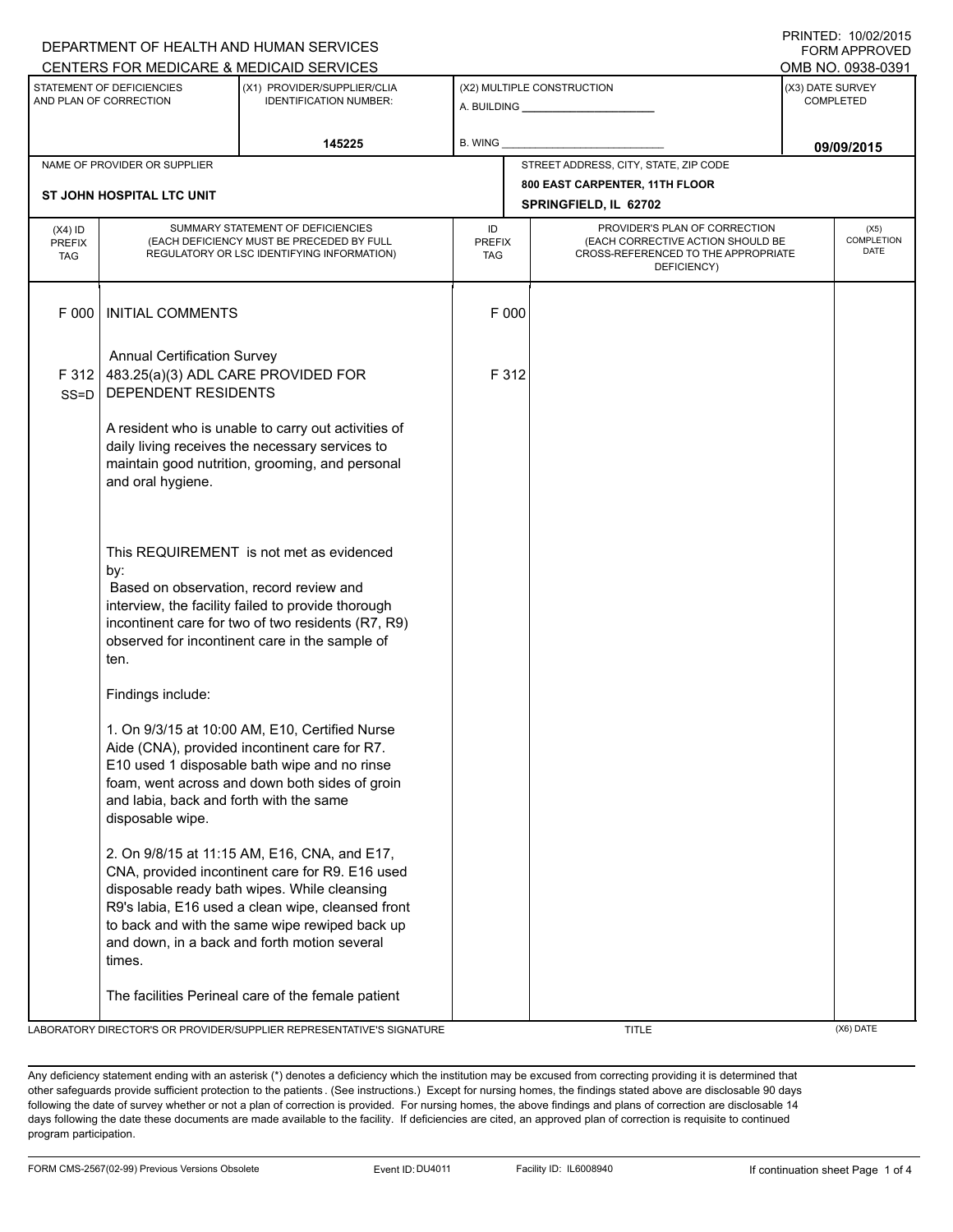|                               |                                                                                                                                                                                                                                                                                                                                                                                                                                                                                                                                                                                                                                                                                                                                                                                                                                                                                                                                                                                                                                                                                                                                                                                                                                                                                                                                                                                                                                                                                                                                                                                                                                                                                                                                                                                                                                         |  |                                                                                        | $1 \times 1 \times 1 = 1$ . $1 \times 1 \times 1 = 1$<br>FORM APPROVED                                                                                                                              |  |
|-------------------------------|-----------------------------------------------------------------------------------------------------------------------------------------------------------------------------------------------------------------------------------------------------------------------------------------------------------------------------------------------------------------------------------------------------------------------------------------------------------------------------------------------------------------------------------------------------------------------------------------------------------------------------------------------------------------------------------------------------------------------------------------------------------------------------------------------------------------------------------------------------------------------------------------------------------------------------------------------------------------------------------------------------------------------------------------------------------------------------------------------------------------------------------------------------------------------------------------------------------------------------------------------------------------------------------------------------------------------------------------------------------------------------------------------------------------------------------------------------------------------------------------------------------------------------------------------------------------------------------------------------------------------------------------------------------------------------------------------------------------------------------------------------------------------------------------------------------------------------------------|--|----------------------------------------------------------------------------------------|-----------------------------------------------------------------------------------------------------------------------------------------------------------------------------------------------------|--|
|                               |                                                                                                                                                                                                                                                                                                                                                                                                                                                                                                                                                                                                                                                                                                                                                                                                                                                                                                                                                                                                                                                                                                                                                                                                                                                                                                                                                                                                                                                                                                                                                                                                                                                                                                                                                                                                                                         |  |                                                                                        | OMB NO. 0938-0391                                                                                                                                                                                   |  |
| <b>IDENTIFICATION NUMBER:</b> |                                                                                                                                                                                                                                                                                                                                                                                                                                                                                                                                                                                                                                                                                                                                                                                                                                                                                                                                                                                                                                                                                                                                                                                                                                                                                                                                                                                                                                                                                                                                                                                                                                                                                                                                                                                                                                         |  |                                                                                        | (X3) DATE SURVEY<br><b>COMPLETED</b>                                                                                                                                                                |  |
| 145225                        | B. WING                                                                                                                                                                                                                                                                                                                                                                                                                                                                                                                                                                                                                                                                                                                                                                                                                                                                                                                                                                                                                                                                                                                                                                                                                                                                                                                                                                                                                                                                                                                                                                                                                                                                                                                                                                                                                                 |  |                                                                                        | 09/09/2015                                                                                                                                                                                          |  |
| NAME OF PROVIDER OR SUPPLIER  |                                                                                                                                                                                                                                                                                                                                                                                                                                                                                                                                                                                                                                                                                                                                                                                                                                                                                                                                                                                                                                                                                                                                                                                                                                                                                                                                                                                                                                                                                                                                                                                                                                                                                                                                                                                                                                         |  |                                                                                        |                                                                                                                                                                                                     |  |
|                               |                                                                                                                                                                                                                                                                                                                                                                                                                                                                                                                                                                                                                                                                                                                                                                                                                                                                                                                                                                                                                                                                                                                                                                                                                                                                                                                                                                                                                                                                                                                                                                                                                                                                                                                                                                                                                                         |  |                                                                                        |                                                                                                                                                                                                     |  |
|                               | ID<br>TAG                                                                                                                                                                                                                                                                                                                                                                                                                                                                                                                                                                                                                                                                                                                                                                                                                                                                                                                                                                                                                                                                                                                                                                                                                                                                                                                                                                                                                                                                                                                                                                                                                                                                                                                                                                                                                               |  |                                                                                        | (X5)<br><b>COMPLETION</b><br>DATE                                                                                                                                                                   |  |
|                               |                                                                                                                                                                                                                                                                                                                                                                                                                                                                                                                                                                                                                                                                                                                                                                                                                                                                                                                                                                                                                                                                                                                                                                                                                                                                                                                                                                                                                                                                                                                                                                                                                                                                                                                                                                                                                                         |  |                                                                                        |                                                                                                                                                                                                     |  |
|                               | DEPARTMENT OF HEALTH AND HUMAN SERVICES<br>CENTERS FOR MEDICARE & MEDICAID SERVICES<br>(X1) PROVIDER/SUPPLIER/CLIA<br>SUMMARY STATEMENT OF DEFICIENCIES<br>(EACH DEFICIENCY MUST BE PRECEDED BY FULL<br>REGULATORY OR LSC IDENTIFYING INFORMATION)<br>Continued From page 1<br>Policy and Procedure, dated 10/3/2014,<br>documents, "Implementation * Separate the<br>patient's labia with one hand and wash with the<br>other, using gentle downward strokes from the<br>front to the back of the perineum to prevent<br>intestinal organisms from contaminating the<br>urethra or vagina. Avoid the area around the<br>anus, and use a clean section of washcloth for<br>each stroke by folding each used section inward.<br>This method prevents the spread of contaminated<br>secretions or discharge."<br>On 9/8/15 at 4:00 PM, regarding staff using one<br>wipe to cleanse the labia in a back and forth<br>motion, E1, Nursing Administration, stated, "I<br>would expect staff to cleanse front to back and<br>dispose of the wipe."<br>483.25(d) NO CATHETER, PREVENT UTI,<br><b>RESTORE BLADDER</b><br>Based on the resident's comprehensive<br>assessment, the facility must ensure that a<br>resident who enters the facility without an<br>indwelling catheter is not catheterized unless the<br>resident's clinical condition demonstrates that<br>catheterization was necessary; and a resident<br>who is incontinent of bladder receives appropriate<br>treatment and services to prevent urinary tract<br>infections and to restore as much normal bladder<br>function as possible.<br>This REQUIREMENT is not met as evidenced<br>Based on observation and record review the<br>facility failed to provide appropriate catheter care<br>for 1 of 2 residents (R8) reviewed for catheter<br>care in the sample of 10. |  | (X2) MULTIPLE CONSTRUCTION<br>SPRINGFIELD, IL 62702<br><b>PREFIX</b><br>F 312<br>F 315 | STREET ADDRESS, CITY, STATE, ZIP CODE<br>800 EAST CARPENTER, 11TH FLOOR<br>PROVIDER'S PLAN OF CORRECTION<br>(EACH CORRECTIVE ACTION SHOULD BE<br>CROSS-REFERENCED TO THE APPROPRIATE<br>DEFICIENCY) |  |

FORM CMS-2567(02-99) Previous Versions Obsolete Event ID:DU4011 Facility ID: IL6008940 If continuation sheet Page 2 of 4

PRINTED: 10/02/2015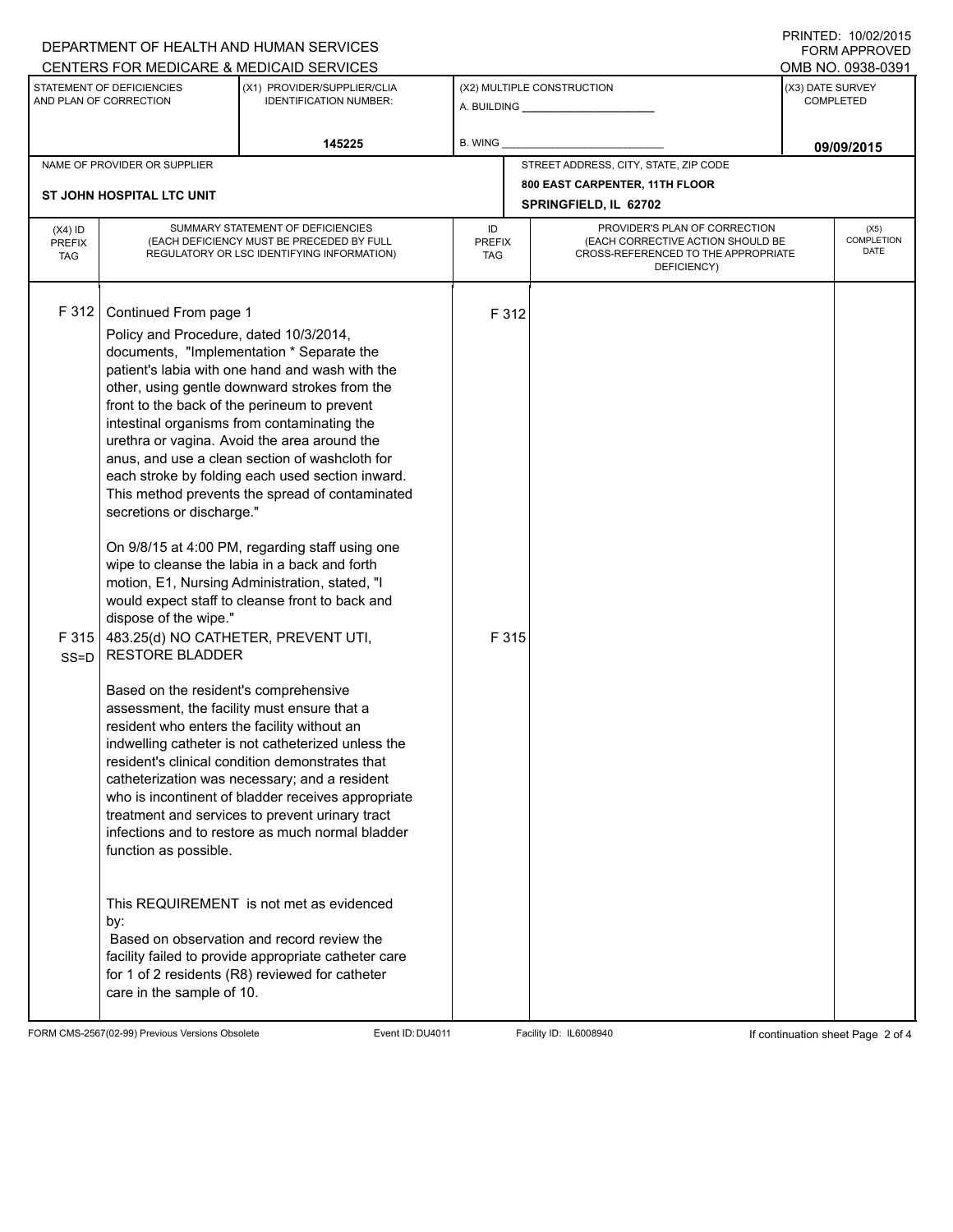| DEPARTMENT OF HEALTH AND HUMAN SERVICES<br>CENTERS FOR MEDICARE & MEDICAID SERVICES |                                                                     |                                                                                                                                                                                                                                                          |                            |                                                                                                                          |                  | <b>FORM APPROVED</b>              |
|-------------------------------------------------------------------------------------|---------------------------------------------------------------------|----------------------------------------------------------------------------------------------------------------------------------------------------------------------------------------------------------------------------------------------------------|----------------------------|--------------------------------------------------------------------------------------------------------------------------|------------------|-----------------------------------|
|                                                                                     |                                                                     |                                                                                                                                                                                                                                                          |                            |                                                                                                                          |                  | OMB NO. 0938-0391                 |
|                                                                                     | STATEMENT OF DEFICIENCIES<br>AND PLAN OF CORRECTION                 | (X1) PROVIDER/SUPPLIER/CLIA<br><b>IDENTIFICATION NUMBER:</b>                                                                                                                                                                                             |                            | (X2) MULTIPLE CONSTRUCTION                                                                                               | (X3) DATE SURVEY | <b>COMPLETED</b>                  |
|                                                                                     |                                                                     | 145225                                                                                                                                                                                                                                                   | <b>B. WING</b>             |                                                                                                                          |                  | 09/09/2015                        |
|                                                                                     | NAME OF PROVIDER OR SUPPLIER                                        |                                                                                                                                                                                                                                                          |                            | STREET ADDRESS, CITY, STATE, ZIP CODE                                                                                    |                  |                                   |
|                                                                                     | ST JOHN HOSPITAL LTC UNIT                                           |                                                                                                                                                                                                                                                          |                            | 800 EAST CARPENTER, 11TH FLOOR                                                                                           |                  |                                   |
|                                                                                     |                                                                     |                                                                                                                                                                                                                                                          |                            | SPRINGFIELD, IL 62702                                                                                                    |                  |                                   |
| $(X4)$ ID<br><b>PREFIX</b><br><b>TAG</b>                                            |                                                                     | SUMMARY STATEMENT OF DEFICIENCIES<br>(EACH DEFICIENCY MUST BE PRECEDED BY FULL<br>REGULATORY OR LSC IDENTIFYING INFORMATION)                                                                                                                             | ID<br><b>PREFIX</b><br>TAG | PROVIDER'S PLAN OF CORRECTION<br>(EACH CORRECTIVE ACTION SHOULD BE<br>CROSS-REFERENCED TO THE APPROPRIATE<br>DEFICIENCY) |                  | (X5)<br><b>COMPLETION</b><br>DATE |
| F 315                                                                               | Continued From page 2                                               |                                                                                                                                                                                                                                                          | F 315                      |                                                                                                                          |                  |                                   |
|                                                                                     | Findings include:                                                   |                                                                                                                                                                                                                                                          |                            |                                                                                                                          |                  |                                   |
|                                                                                     | urinary retention.                                                  | R8's electronic medical record documents R8<br>was admitted from the acute care hospital to the<br>long term care unit on 8/20/15 following a fall that<br>resulted in a pelvic fracture, left hip pain and                                              |                            |                                                                                                                          |                  |                                   |
|                                                                                     | at 8:19 PM on 8/20/15, documents R8's                               | R8's Indwelling Catheter Assessment, completed<br>indwelling catheter present upon arrival to the<br>long term care unit, R8's indwelling catheter was<br>inserted on 8/19/15 due to Urinary Retention.                                                  |                            |                                                                                                                          |                  |                                   |
|                                                                                     | urine culture and sensitivity on 8/22/15<br>documents no growth.    | R8's urinalysis, completed on 8/21/15, documents<br>the following abnormal results: trace - urine<br>leukocyte esterase, 1 urine red blood cell, 11<br>urine white blood cells, less than 1 squamous<br>epithelial cells and 1 hyaline casts. R8's final |                            |                                                                                                                          |                  |                                   |
|                                                                                     | dated 8/25/15, documents R8's indwelling<br>was removed at 2:00 PM. | R8's (Indwelling) Catheterization Assessment,<br>catheter collection bag had 200 milliliters (ml) of<br>foul smelling urine before the indwelling catheter                                                                                               |                            |                                                                                                                          |                  |                                   |
|                                                                                     | 10:37 PM, for urine retention documents a<br>retention.             | R8's Bladder Scan Assessment, dated 8/25/15 at<br>volume amount of 72 ml. R8 was reassessed at<br>6:30 AM on 8/26/15 for bladder distention with a<br>result of 374 ml and indwelling catheter was<br>reinserted due to obstruction and acute urinary    |                            |                                                                                                                          |                  |                                   |
|                                                                                     | At 10:30 AM on 9/3/15, E12, Nurse                                   | Tech/Certified Nursing Assistant (CNA), provided                                                                                                                                                                                                         |                            |                                                                                                                          |                  |                                   |

FORM CMS-2567(02-99) Previous Versions Obsolete Event ID:DU4011 Facility ID: IL6008940 If continuation sheet Page 3 of 4

PRINTED: 10/02/2015